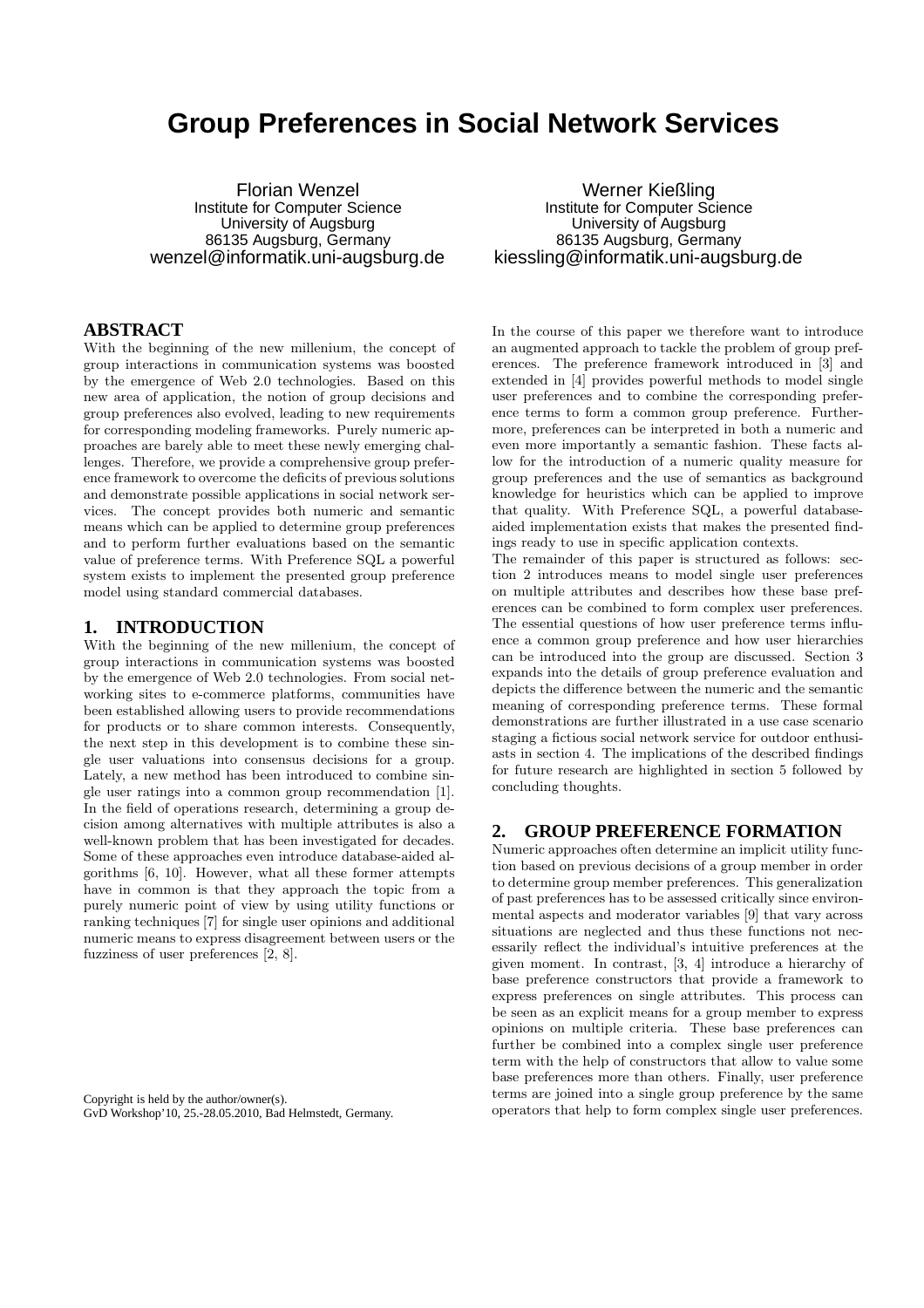## **2.1 Expression of Group Member Preferences**

A preference *P* of the kind "I like y more than x" is formally defined as  $x \leq_{P} y$ . This intuitive definition of preferences in terms of "better-than" has a natural counterpart in mathematics, namely strict partial orders. Besides basic "better-than" preferences, often complex valuations have to be expressed, which requires the accumulation of base preferences into more complex ones. This leads to the inductive construction of preferences  $P = (A, \langle P \rangle)$  with the help of complex preference constructors. *P* is accordingly specified by a preference term wich fixes the attribute names *A* and the strict partial order  $\leq_P$ . Like base preferences, preference terms that consist of complex preference constructors also respresent strict partial orders, therefore laying the foundation for a preference algebra [3].

Group members express their preferences on single attributes which can have either numerical or non-numerical domains. Numeric preferences include amongst others:

- LOWEST(A):  $x <_P y$  iff  $x > y$
- HIGHEST(A):  $x < p$  y iff  $x < y$
- AROUND(A,z):  $x \leq_P y$  iff  $|x-z| > |y-z|$
- SCORE(A,f):  $x <_P y$  iff  $f(x) < f(y)$  for a function f

Non-numerical preferences determine likes or dislikes on categoric attribute values and are e.g. expressed by:

- POS(A, *pos*):  $x \leq_P y$  iff  $x \notin pos \land y \in pos$ , with pos being a set of preferred values
- NEG(A,neg):  $x \leq_P y$  iff  $y \notin neg \land x \in neg$ , with neg being a set of disliked values

Each group member specifies base preferences on some or all attributes  $A_1, \ldots, A_n$  of a relation R. These base preferences are afterwards combined using complex preference constructors such as:

- Pareto  $P_1 \otimes P_2$ : equal importance of preferences  $P_1$ and  $P_2$
- Prioritization  $P_1 \& P_2$ : preference  $P_1$  is more important than  $P<sub>2</sub>$

The Pareto constructor stands for equal importance of participating preferences. In contrast, a prioritization constructor expresses a favor for the preference provided as first attribute. Only if two tuples are equally important concerning the first preference then the second preference is used for further discrimination.

As a result of this first step towards a common group preference, a complex preference term for each group member in preference algebra is formed. In a second step, these terms  $T_1, \ldots, T_k$  of *k* single members are combined into a single group preference.

### **2.2 Formation of a Group Preference Term**

Given *k* single user preference terms  $T_1, \ldots, T_k$  there are multiple ways to form a group preference by using the complex preference constructors described before. A group hierarchy can be introduced by the use of Pareto and prioritization constructors. A flat hierarchy in which all group members are of equal value is defined by a group preference

$$
P_{group} = T_1 \otimes \ldots \otimes T_k. \tag{1}
$$

Accordingly, some group members can be marked as more important than others by the use of the prioritization constructor, e.g.

$$
P_{group} = T_1 \& T_2 \& \dots \& T_k. \tag{2}
$$

In this case, group member one is more important than group member two who is more important than group member three and so forth.

Most likely, these two possibilities are combined to form an individual group hierarchy, e.g.

$$
P_{group} = T_1 \& (T_2 \otimes \ldots \otimes T_k). \tag{3}
$$

Especially hierarchy patterns depicted in equations 1 and 3 frequently occur, with the first equation describing a group with no hierarchy and the third equation a group with one leader amongst otherwise equal members. However, virtually all combinations of single user terms are possible, e.g.

$$
P_{group} = T_1 \& (T_2 \otimes T_3 \otimes T_{k-2} \& (T_{k-1} \otimes T_k)). \tag{4}
$$

Equivalent to single users preferences, group preferences can be transformed to statements in Preference SQL for further evaluation.

### **2.3 Implementation with PSQL**

The Preference SQL (PSQL) system implements the SQL 92 standard and additionally supports a *PREFERRING* clause which allows the expression of soft constraints. Hence, it provides a powerful means to implement group preferences in present database systems. A user preference term in preference algebra can be transformed into an equivalent PSQL statement which is evaluated by PSQL. The result of such a preference query for preference *P* on relation *R* is denoted as  $\sigma[P](R)$ . Preference queries are evaluated according to a Best-Matches-Only strategy (BMO) which means that a perfect match is returned if such tuples exist and otherwise the best matches are retrieved but nothing worse. This proceeding behaves contrary to conventional SQL queries which determine only exact matches. As a consequence, preference queries represent soft constraints that should be fulfilled while SQL queries are interpreted as hard constraints that have to be matched without exception. A PSQL statement is similar to a SQL statement, with the distinctive feature of an additional *PREFERRING* clause:

*SELECT* <*attributes*> *FROM* <*table reference*> *WHERE* <*hard constraints*> *PREFERRRING* <*soft constraints*>

Within the *PREFERRING* clause, POS preferences are indicated by the keyword *IN* followed by the set of preferred values while NEG preferences are indicated by *NOT IN* and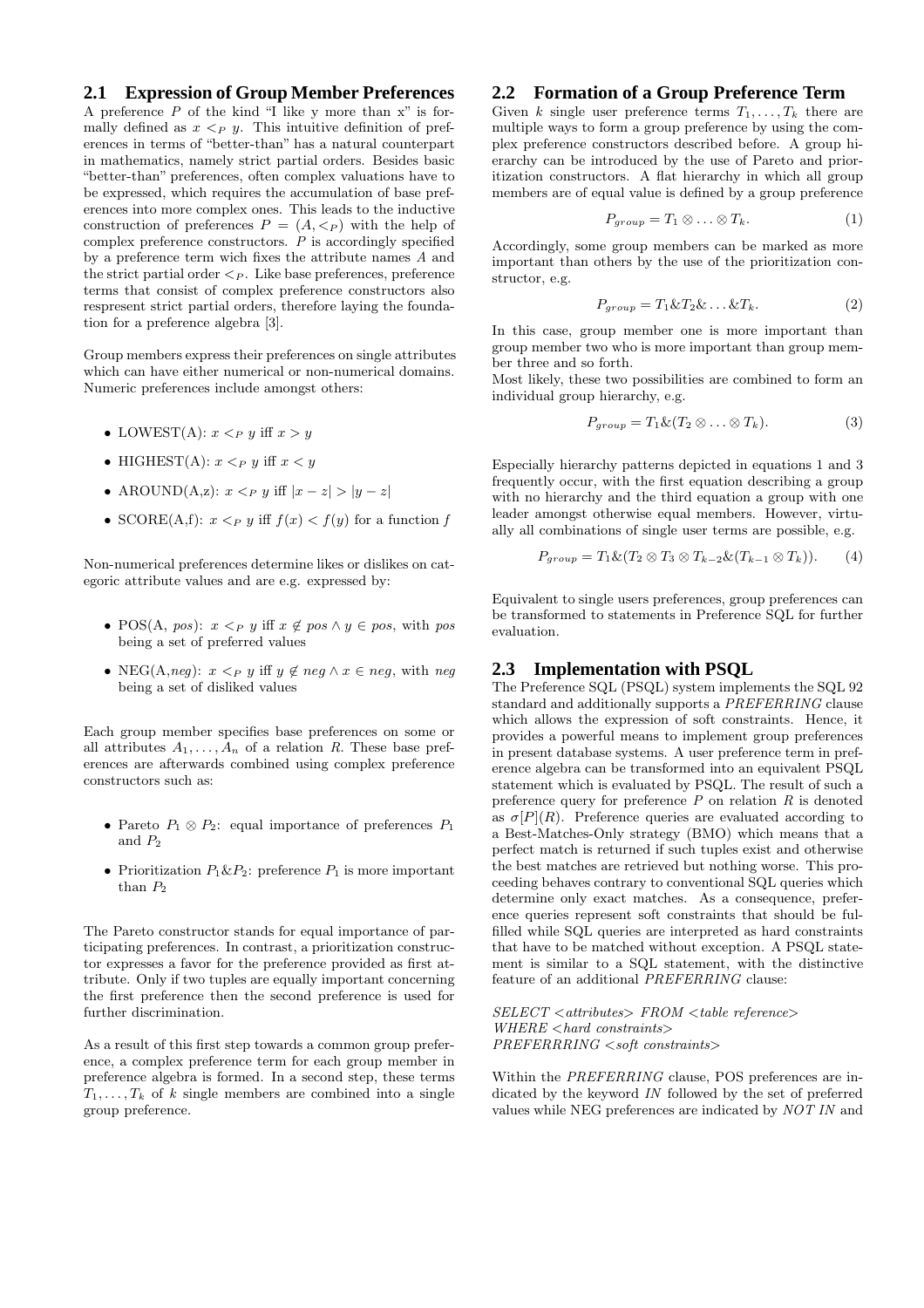the set of unliked values. AROUND and BETWEEN preferences are obviously stated by the corresponding keywords *AROUND* and *BETWEEN* in combination with a numeric value or interval. Finally, the Pareto constructor is described by the keyword *AND* while *PRIOR TO* stands for a prioritization.

While an extended documentation of the PSQL syntax can be found in [5], the following example depicts a user preference on a relation  $R$  and the equivalent PSQL statement:

$$
P_{U_1} = (POS(A_1, \{diff\}) \otimes NEG(A_2, \{lsc\}))\&
$$

$$
(AROUND(A_3, 5) \otimes BETWEEN(A_4, [2, 3]))
$$
<sup>(5)</sup>

*SELECT \* FROM R PREFERRING* (A<sup>1</sup> *IN ('dif ') AND* A<sup>2</sup> *NOT IN ('lsc')*) *PRIOR TO (* A<sup>3</sup> *AROUND 5 AND* A<sup>4</sup> *BETWEEN 2 AND 3)*

#### **3. GROUP PREFERENCE EVALUATION**

Once a group preference is formed and the corresponding PSQL statement determined, a PSQL query returns the BMO set for the specified group preference. This result represents more than just the intersection of single user preferences as the following two examples based on tuples representing hiking tours illustrate:

| id             | $di\ddot{}$ | lsc     |
|----------------|-------------|---------|
|                | easy        | nice    |
| $\overline{2}$ | medium      | sparse  |
| 3              | hard        | neutral |
| 4              | easy        | special |
| 5              | medium      | special |

Table 1: Excerpt of a tour database

#### Example 1:

Based on the tuples depicted in Table 1, users  $U_1$  and  $U_2$ state the following preferences on attributes *difficulty (dif )* and *landscape (lsc)*:

- $P_{U_1} = POS(dif, \{easy\}) \otimes POS(lsc, \{nice\})$
- $P_{U_2} = POS(dif, \{medium\} \otimes POS(lsc, \{special\})$

In this example it can easily be seen that user  $U_1$  favors the tuple with id=1 while  $U_2$  prefers the tuple with id=5. The result  $\sigma[P_{U_1} \otimes P_{U_2}](R)$  of the common group preference  $P_{group} = P_{U_1} \otimes P_{U_2}$  is depicted in Table 2.

| id | $_{dif}$ | lsc.    |
|----|----------|---------|
|    | easy     | nice    |
| 4  | easy     | special |
| 5  | medium   | special |

Table 2: BMO set of group preference  $P_{U_1} \otimes P_{U_2}$ 

Based on the results of single user preferences  $\sigma[P_{U_1}](R)$  for user  $U_1$  and  $\sigma[P_{U_2}](R)$  for  $U_2$  this evaluation shows that the group preference contains more than just the aggregation of single user preferences  $P_{\cup} = \sigma[P_{U_1}](R) \cup \sigma[P_{U_2}](R)$  or the intersection  $P_{\cap} = \sigma[P_{U_1}](R) \cap \sigma[P_{U_2}](R)$ . Instead, compromises are found such as the tour with id=4.

#### Example 2:

This effect becomes even more obvious if no perfect matches exist for single users:

- $P_{U_1} = POS(dif, \{easy\}) \otimes POS(lsc, \{sparse\})$
- $P_{U_2} = NEG(dif, \{hard\}) \otimes NEG(lsc, \{nice\})$

In this case, no perfect match exists in  $R$  for both  $U_1$  and  $U_2$ . The corresponding BMO sets for  $U_1$  and  $U_2$  are listed in Tables 3 and 4.

| id | dif    | lsc     |
|----|--------|---------|
|    | easy   | nice    |
| '2 | medium | sparse  |
|    | easy   | special |

Table 3: BMO set  $\sigma[P_{U_1}](R)$  for  $U_1$ 

| id | dif    | lsc     |
|----|--------|---------|
| 2  | medium | sparse  |
| 4  | easy   | special |
| 5  | medium | special |

Table 4: BMO set  $\sigma[P_{U_2}](R)$ for  $U_2$ 

Eventually, Table 5 shows the result  $\sigma[P_{U_1} \otimes P_{U_2}](R)$  of the combined group preference  $P_{group} = P_{U_1} \otimes P_{U_2}$  for  $U_1$  and  $U_2$  which in this case is the intersection between the two single user preferences. However, example 1 already showed that this is not the case in general.

| id | dit    | l.sc    |
|----|--------|---------|
|    | medium | sparse  |
|    | easy   | special |

Table 5: BMO set of group preference  $P_{U_1} \otimes P_{U_2}$ 

The two examples illustrate the behavior of group preferences consisting solely of base preferences and Pareto constructors. Correspondingly, the same results can be shown for group preferences using prioritization constructors and group terms consisting of a mixture of complex Pareto and prioritization preference terms. Furthermore, different preferences on the same attribute have been treated equally with respect to any other preference constellation in this evaluation. Considering the fact that semantically opposite preferences on the same attribute stated by different members of a group might end up in a common group preference, it becomes obvious that an approach disregarding preference semantics would produce poor group preference results. The concluding outlook therefore outlines how the special semantics of these pairings can be used as indicator for the formation of subgroups.

To illustrate the presented findings, a use case scenario is evaluated in the following section.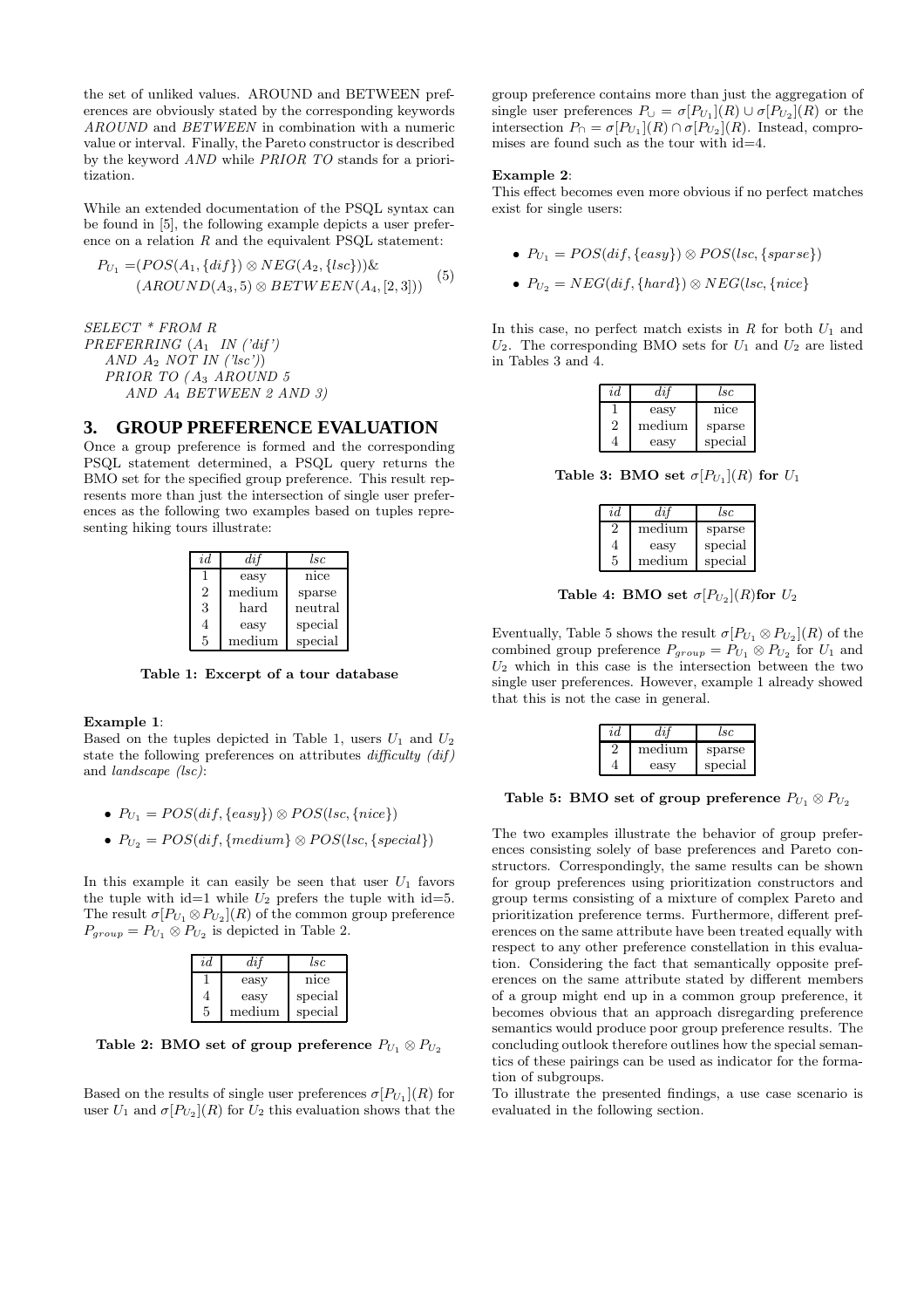# **4. A SOCIAL NETWORK SERVICE FOR OUTDOOR ACTIVITIES**

The formal foundations of previous sections are now all put to action in a fictionary social network service. In this scenario, a website offers a database of tours for various outdoor activities in which a user can find suitable entries by specifying desired tour features in a predefined search overview. Furthermore, a community exists in which every user keeps a profile. This profile can be used to store search results and to create personal tour entries which can be shared with other members of the community.

This pre-existing service is now augmented by the introduction of preferences into the search process. A user states preferences directly in the personal profile of the community. This process doesn't have to be performed repeatedly and can be assisted by suitable GUI components for each preference, such as sliders for AROUND preferences or checkbox groups for POS or NEG preferences. These preferences are then transformed into equivalent PSQL statements on a relation containing the tour entries. Considering a user  $U_1$ and four tour attributes named *difficulty*, *distance*, *duration* and *landscape* in a relation called *hiking*, a preference for a distance close to 50 km, an easy difficulty level, a duration between five and six hours and a dislike for sparse landscapes can be expressed by the following PSQL statement:

```
SELECT * FROM hiking
PREFERRING (dist ARROUND 50)
  AND dif IN ('easy')
  AND (dur BETWEEN 5 AND 6)
  AND lsc NOT IN ('sparse');
```
This statement can be used any time the user whishes a tour suggestion and can be extended by hard constraints to restrict potential candidates to specific locations. In this case, if the relation also contains an attribute *region*, a corresponding request with restriction to tours in Franconia would be:

*SELECT \* FROM hiking WHERE region = 'franconia' PREFERRING (dist ARROUND 50) AND dif IN ('easy') AND (dur BETWEEN 5 AND 6) AND lsc NOT IN ('sparse');*

This example of applying single user preferences in individualized search processes clearly highlights the advantages of preferences in contrast to conventional approaches via search masks and SQL. Using the conventional approach, the user has to state the same search criteria over and over again, even if user preferences remain constant. With the preference approach, preferences statements are only changed if the user preferences indeed evolve. Furthermore, PSQL results deliver BMO set which means that empty result and flooding effects are avoided. Conventional approaches, in contrast, show no result tolerance and thus don't list tours that have distances of 52 or 49 kilometers if a distance of 50 kilometers is specified in the search statement. In this case, the user is required to frequently reformulate search requests to obtain suitable results.

Now consider the group function that is common to most social networking websites which allows users to join groups based on common interests. In this case, preferences provide a major improvement for the social network service. Once a user joins a group, e.g. the group representing the local hiking club, common group activities can be organized based on single user preferences. Considering PSQL conform preference terms  $T_1, \ldots, T_k$  for k group members, a common PSQL query is constructed as follows:

*SELECT \* FROM hiking PREFERRING*  $(T_1$  *AND ... AND*  $T_k$ *)*;

This presented statement reflects a flat group hierarchy. Furthermore, a group administrator might know of further restrictions that have to be imposed onto the group decision, e.g. limitations for the difficulty of the tour. These preference hierarchies can be integrated seamlessly:

*SELECT \* FROM hiking PREFERRING dif IN ('easy') PRIOR TO*  $(T_1$  *AND*  $\ldots$  *AND*  $T_k$ *)*;

Finally, administrators may form subgroups by the definition of critical attribute values, e.g. to define a beginner and an advanced hiking group:

*SELECT \* FROM hiking PREFERRING dif IN ('easy') PRIOR TO (T<sub>1</sub> AND*  $\ldots$  *<i>AND T<sub>k</sub>*);

*SELECT \* FROM hiking PREFERRING dif NOT in ('easy') PRIOR TO*  $(T_1$  *AND ... AND*  $T_k$ *);* 

After these groups are determined, single users have to be assigned to groups based on a quality metric that determines how good the user fits into a particular group.

### **5. SUMMARY AND OUTLOOK**

Despite past activities of various disciplines in the exploration of group decisions, newly emerged areas of application demand an extended framework to model the complex process of group preference determination. This procedure of merging single user preferences into a group preference consequently raises the question of how well this group consensus represents the notion of every single group member. In contrast to group decision support systems which are constructed to force a consensus among members, social network services act upon the maxime that connections are formed freely by users who share common interests. While this assumption is certainly true with regard to some aspects, interests might yet differ in other parts of a specific domain. In the use case described in section 4, users built groups based on a common interest in outdoor activities or the membership in a hiking club. Nevertheless, essential differences might occur based on diverse ability levels, e.g. in terms of preferred tour difficulty. In these cases it might be